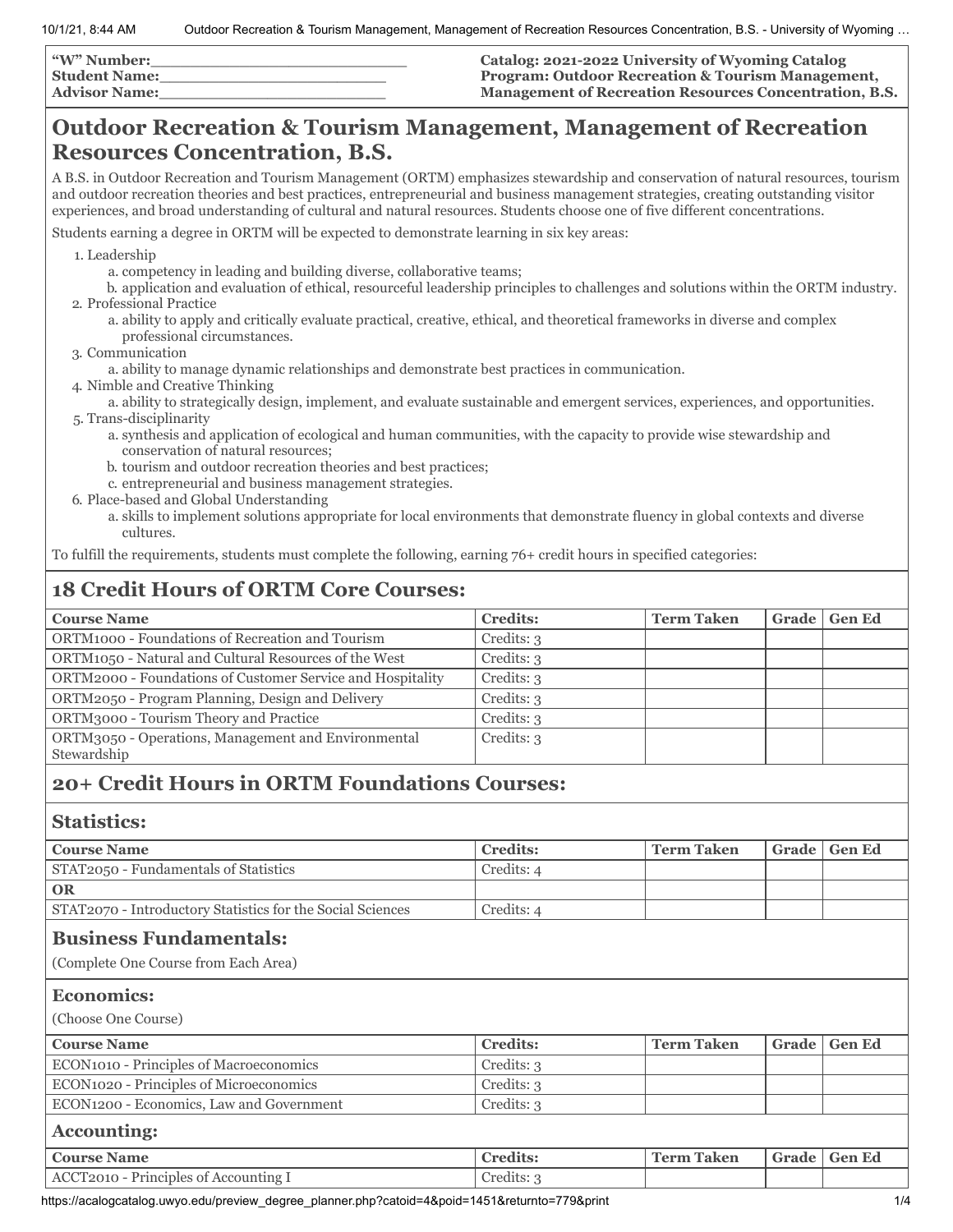| <b>Marketing:</b>                                                          |                               |                   |       |               |
|----------------------------------------------------------------------------|-------------------------------|-------------------|-------|---------------|
| <b>Course Name</b>                                                         | <b>Credits:</b>               | <b>Term Taken</b> | Grade | <b>Gen Ed</b> |
| MKT3210 - Introduction to Marketing                                        | Credits: 3                    |                   |       |               |
| <b>Environment &amp; Natural Resources:</b>                                |                               |                   |       |               |
| <b>Environmental Science:</b>                                              |                               |                   |       |               |
| (Choose One Course)                                                        |                               |                   |       |               |
| <b>Course Name</b>                                                         | <b>Credits:</b>               | <b>Term Taken</b> | Grade | <b>Gen Ed</b> |
| ENR1200 - Environment                                                      | Credits: 4                    |                   |       |               |
| ENR1500 - Water, Dirt, and Earth's Environment                             | Credits: 4                    |                   |       |               |
| GEOL1500 - Water, Dirt, and Earth's Environment                            | Credits: 4                    |                   |       |               |
| GEOG1010 - Introduction to Physical Geography                              | Credits: 4                    |                   |       |               |
| GEOL1100 - Physical Geology                                                | Credits: 4                    |                   |       |               |
| <b>Conservation &amp; Sustainability:</b>                                  |                               |                   |       |               |
| (Choose One Course)                                                        |                               |                   |       |               |
| <b>Course Name</b>                                                         | <b>Credits:</b>               | <b>Term Taken</b> | Grade | <b>Gen Ed</b> |
| ENR2300 - Foundations of Sustainability                                    | Credits: 3                    |                   |       |               |
| ENR4560 - Conservation Entrepreneurship                                    | Credits: 3                    |                   |       |               |
| GEOL1600 - Global Sustainability: Managing Earth's Resources               | Credits: 4                    |                   |       |               |
| GEOG4040 - Conservation of Natural Resources                               | Credits: 3                    |                   |       |               |
| RNEW1000 - Wyoming Wildlands: Science and Stewardship                      | Credits: 3                    |                   |       |               |
| <b>People &amp; Culture:</b>                                               |                               |                   |       |               |
| <b>Social Science:</b>                                                     |                               |                   |       |               |
| (Choose One Course)                                                        |                               |                   |       |               |
| <b>Course Name</b>                                                         | <b>Credits:</b>               | <b>Term Taken</b> | Grade | <b>Gen Ed</b> |
| GEOG1000 - World Regional Geography                                        | Credits: 3                    |                   |       |               |
| GEOG1020 - Introduction to Human Geography                                 | Credits: 3                    |                   |       |               |
| PSYC1000 - General Psychology                                              | Credits: 3                    |                   |       |               |
| SOC1000 - Sociological Principles                                          | Credits: 3                    |                   |       |               |
| <b>Culture/Diversity:</b>                                                  |                               |                   |       |               |
| (Choose One Course)                                                        |                               |                   |       |               |
|                                                                            |                               |                   |       |               |
| <b>Course Name</b><br>AMST2010 - Introduction to American Studies          | <b>Credits:</b><br>Credits: 3 | <b>Term Taken</b> | Grade | <b>Gen Ed</b> |
| ENR3620 - Environmental Justice                                            | Credits: 3                    |                   |       |               |
| POLS3620 - Environmental Justice                                           | Credits: 3                    |                   |       |               |
| ENR2000 - Environment and Society                                          | Credits: 3                    |                   |       |               |
| GEOG3400 - Traditional Ecological Knowledge                                | Credits: 3                    |                   |       |               |
| NAIS3400 - Traditional Ecological Knowledge                                | Credits: 3                    |                   |       |               |
| HIST2290 - History of North American Indians                               | Credits: 3                    |                   |       |               |
| NAIS2290 - History of North American Indians                               | Credits: 3                    |                   |       |               |
| NAIS1001 - Foundations in American Indian Studies                          | Credits: 3                    |                   |       |               |
| NAIS1030 - Social Justice in the 21st Century                              | Credits: 3                    |                   |       |               |
| NAIS1350 - American Indians in Contemporary Society                        | Credits: 3                    |                   |       |               |
| 13+ Credit Hours in Synthesis & Applied Experience:                        |                               |                   |       |               |
| <b>Professional Semester:</b>                                              |                               |                   |       |               |
| (Complete all Courses in the Same Semester)                                |                               |                   |       |               |
|                                                                            |                               |                   |       |               |
| <b>Course Name</b><br>ORTM4900 - Outdoor Recreation and Tourism Management | <b>Credits:</b><br>Credits: 3 | <b>Term Taken</b> | Grade | <b>Gen Ed</b> |
| <b>Business Strategies</b>                                                 |                               |                   |       |               |
| ORTM4901 - Human Dimensions of Outdoor Recreation and                      | Credits: 3                    |                   |       |               |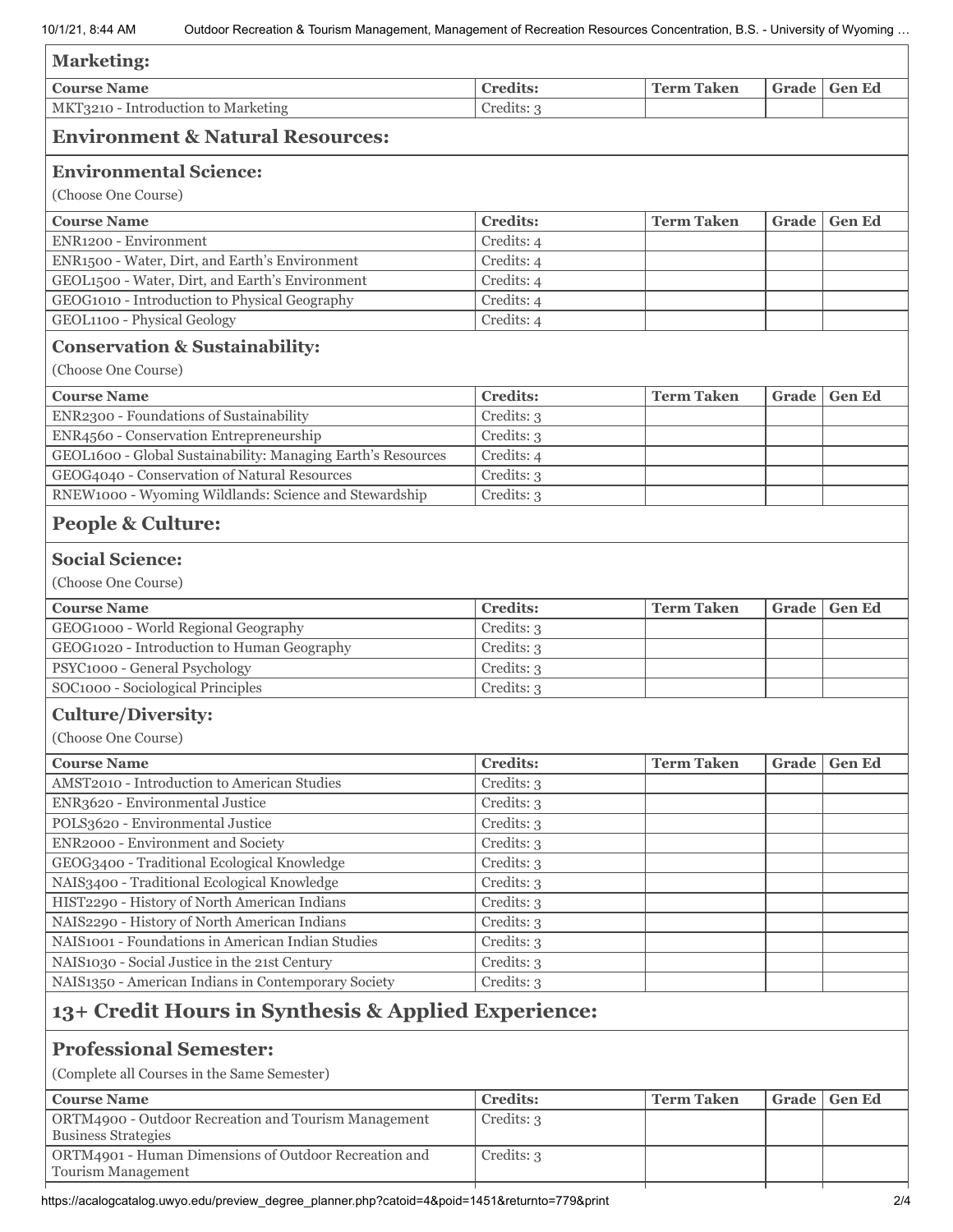#### 10/1/21, 8:44 AM Outdoor Recreation & Tourism Management, Management of Recreation Resources Concentration, B.S. - University of Wyoming …

| IV/ I/Z I. 0.44 AIVI<br>Outdoor Recreation & Tourism Management, Management of Recreation Resources Concentration, B.S. - Only ensity or Wyoming | Credits: 3      |                   |       |               |
|--------------------------------------------------------------------------------------------------------------------------------------------------|-----------------|-------------------|-------|---------------|
| ORTM4902 - Recreation Venue Operations<br>ORTM4903 - Capstone                                                                                    | Credits: 3      |                   |       |               |
|                                                                                                                                                  |                 |                   |       |               |
| <b>Applied Experience (One Credit Minimum):</b>                                                                                                  |                 |                   |       |               |
| *students must complete a 400-hour internship experience prior to enrolling in ORTM 4970                                                         |                 |                   |       |               |
| <b>Course Name</b>                                                                                                                               | <b>Credits:</b> | <b>Term Taken</b> | Grade | <b>Gen Ed</b> |
| ORTM4970 - Internship *                                                                                                                          | Credits: 1-6    |                   |       |               |
| 19+ Credit-Hour Concentration:                                                                                                                   |                 |                   |       |               |
| <b>Environmental or Biological Science:</b>                                                                                                      |                 |                   |       |               |
| (Choose One Course)                                                                                                                              |                 |                   |       |               |
| <b>Course Name</b>                                                                                                                               | <b>Credits:</b> | <b>Term Taken</b> | Grade | <b>Gen Ed</b> |
| ENR1200 - Environment                                                                                                                            | Credits: 4      |                   |       |               |
| LIFE1010 - General Biology                                                                                                                       | Credits: 4      |                   |       |               |
|                                                                                                                                                  |                 |                   |       |               |
| <b>Resource Management:</b>                                                                                                                      |                 |                   |       |               |
| (Choose One Course)                                                                                                                              |                 |                   |       |               |
| <b>Course Name</b>                                                                                                                               | <b>Credits:</b> | <b>Term Taken</b> | Grade | <b>Gen Ed</b> |
| ENR2450 - Fish and Wildlife Management in the Anthropocene                                                                                       | Credits: 4      |                   |       |               |
| ZOO2450 - Fish and Wildlife Management in the Anthropocene                                                                                       | Credits: 4      |                   |       |               |
| ENR4040 - Conservation of Natural Resources                                                                                                      | Credits: 3      |                   |       |               |
| GEOG4040 - Conservation of Natural Resources                                                                                                     | Credits: 3      |                   |       |               |
| GEOG4080 - Management of Major River Basins                                                                                                      | Credits: 3      |                   |       |               |
| GEOL3650 - Energy for Society: Addressing the Energy Grand<br>Challenge                                                                          | Credits: 4      |                   |       |               |
| REWM2000 - Principles of Rangeland Management                                                                                                    | Credits: 3      |                   |       |               |
| REWM4700 - Wildland Watershed Management                                                                                                         | Credits: 3      |                   |       |               |
| <b>Human Dimensions:</b><br>(Choose One Course)<br><b>Course Name</b>                                                                            | <b>Credits:</b> | <b>Term Taken</b> | Grade | <b>Gen Ed</b> |
| ENR4960 - Field Studies in:                                                                                                                      | Credits: 1-6    |                   |       |               |
| ENR4450 - Negotiation                                                                                                                            | Credits: 3      |                   |       |               |
| AGEC4450 - Negotiation                                                                                                                           | Credits: 3      |                   |       |               |
| ENR3050 - Cultures of Nature in the United States                                                                                                | Credits: 3      |                   |       |               |
| AMST3050 - Cultures of Nature in the United States                                                                                               | Credits: 3      |                   |       |               |
| ENR4310 - Environmental Anthropology                                                                                                             | Credits: 3      |                   |       |               |
| ANTH4310 - Environmental Anthropology                                                                                                            | Credits: 3      |                   |       |               |
| ENR4412 - Global Environment History                                                                                                             | Credits: 3      |                   |       |               |
| HIST4412 - Global Environment History                                                                                                            | Credits: 3      |                   |       |               |
| ENR3620 - Environmental Justice                                                                                                                  | Credits: 3      |                   |       |               |
| POLS3620 - Environmental Justice                                                                                                                 | Credits: 3      |                   |       |               |
| ENR3950 - Environmental Sociology                                                                                                                | Credits: 3      |                   |       |               |
| SOC3950 - Environmental Sociology                                                                                                                | Credits: 3      |                   |       |               |
| HIST4475 - American Environmental History                                                                                                        | Credits: 3      |                   |       |               |
| MKT4240 - Consumer Behavior                                                                                                                      | Credits: 3      |                   |       |               |
| <b>Law &amp; Policy:</b>                                                                                                                         |                 |                   |       |               |
| (Choose One Course)                                                                                                                              |                 |                   |       |               |
| <b>Course Name</b>                                                                                                                               | <b>Credits:</b> | <b>Term Taken</b> | Grade | <b>Gen Ed</b> |
| ENR4051 - Environmental Politics                                                                                                                 | Credits: 3      |                   |       |               |
| GEOG4051 - Environmental Politics                                                                                                                | Credits: 3      |                   |       |               |
| POLS4051 - Environmental Politics                                                                                                                | Credits: 3      |                   |       |               |
| ENR4052 - Federal Land Politics                                                                                                                  | Credits: 3      |                   |       |               |
| GEOG4052 - Federal Land Politics                                                                                                                 | Credits: 3      |                   |       |               |
| POLS4052 - Federal Land Politics                                                                                                                 | Credits: 3      |                   |       |               |
| ENR4750 - ENR Law and Policy                                                                                                                     | Credits: 3      |                   |       |               |

https://acalogcatalog.uwyo.edu/preview\_degree\_planner.php?catoid=4&poid=1451&returnto=779&print 3/4